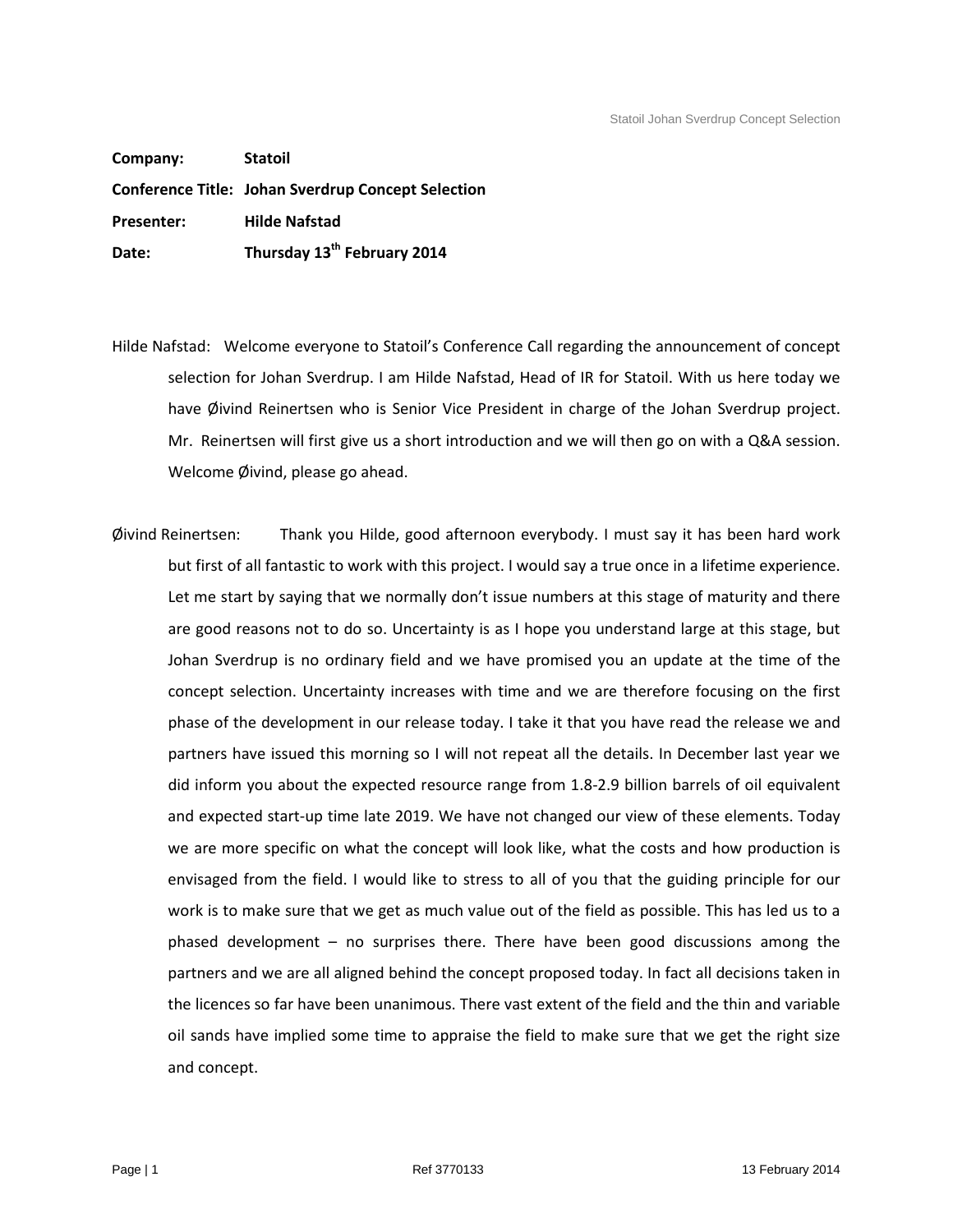From the time of decision expected next year by the Norwegian parliament to production there is less than five years. This is in my mind a reasonable time taking into account the size of this development and the need for weather window, for lifting them in place. We also have stated that drilling our production wells will start well in advance so there is no time to waste here.

This is the first time we are presenting the development in any detail and I look forward to your questions. Keep in mind that it's difficult for us to comment in any detail on what is going to happen beyond the first phase. I'm certain that there will be more opportunities in the future to talk about this field.

Hilde, I'll leave it to you to guide us through the questions.

- Hilde Nafstad: Thank you very much Øivind. The operator will explain the procedure for posing questions before we go ahead. I will just inform everybody that the call will close at 14h15 at the latest which is approximately 40 minutes from now. So operator, would you please explain the procedure?
- Operator: Thank you. If you'd like to ask a question at this time please press \*1 on your telephone keypad. Please ensure that the mute function is turned off on your phone to allow your signal to reach our equipment. If you find your question has already been answered you can remove yourself from the queue by pressing \*2. Again to ask a question please press \*1 now. We will pause for a moment to allow everyone to signal.
- Hilde Nafstad: Thank you very much. The first question we have in line today comes from Haythem Rashed with Morgan Stanley. Please go ahead Haythem.
- Haythem Rashed: Thank you Hilde and good afternoon, Haythem Rashed, Morgan Stanley. Two questions please from my side. Firstly perhaps you could give us a sense of the ramp-up of Phase I and how long that is expected to last for when you expect to reach the range of 315-380 from start-up in late 2019? Second question I have is just to get a sense on full field investment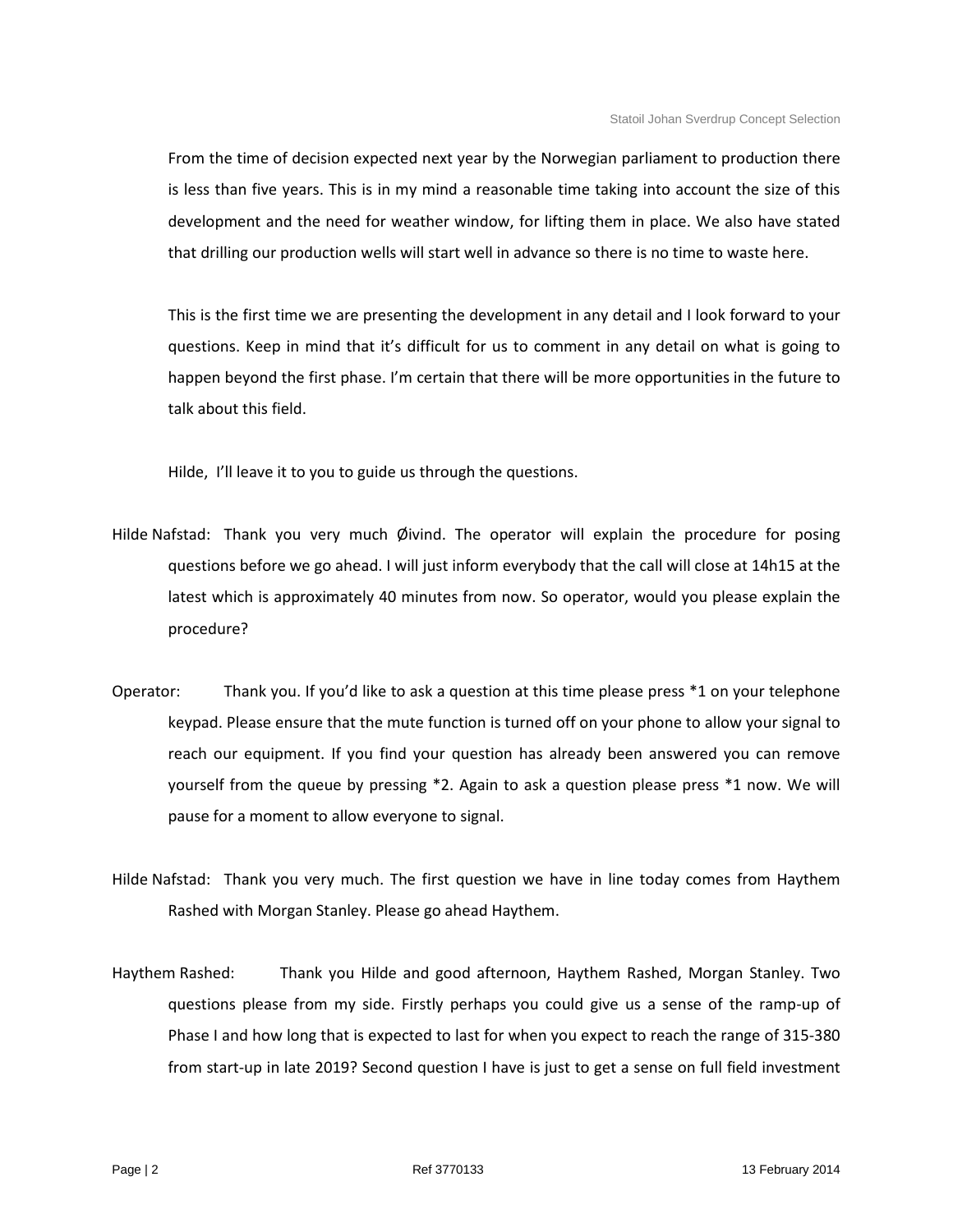spend and if there's anything you can share with us on how we should think about the total spend on the field for that Phase I and beyond? That would be very helpful. Thank you.

- Øivind Reinertsen: To your first question ramp-up, we do plan to pre-drill wells, both production wells and injectors on this field in order to have a quick ramp-up. As I said we plan to start production in late 2019 and I expect to reach the level that we have indicated in the press release in 2021, whether it is first or second quarter I cannot say but that's the time which we indicated before we are at the indicated level. When it comes to the second question, the full field, unfortunately we don't have any figures to release on that today. We know there will be more than one phase, we are actually talking about two, three, maybe even four phases. The timing between the phases are still uncertain even though we have indicated maybe three years between Phase I and Phase II, but the concept is still uncertain and so are the capital or the investment figures so I won't give any figures on that or even any range on that today.
- Haythem Rashed: Ok, thank you. Just on a follow-up on the timing and duration of Phase I, am I right in understanding that that implies that Phase I would last until about late 2022, 2023, early 2023? Is that the right way to think about that?
- Øivind Reinertsen: That's the right way to think about it as we think about it today when I'm saying three years between Phase I and Phase II, yes.
- Haythem Rashed: Thank you.
- Hilde Nafstad: Thank you. Our next question comes from Medhi Ennebati with Société Générale. Please go ahead Medhi.
- Medhi Ennebati: Hi, good afternoon, Medhi, Société Générale. I will ask two questions please. The first one, I would like to come back to your Capital Markets Day presentation where you put an internal return rate average for the 16 projects which will start pre-2020 and this includes Johan Sverdrup and you said that you are expecting 24%. I presume that Johan Sverdrup is above this average but I just wanted to know if you considered only Johan Sverdrup Phase I or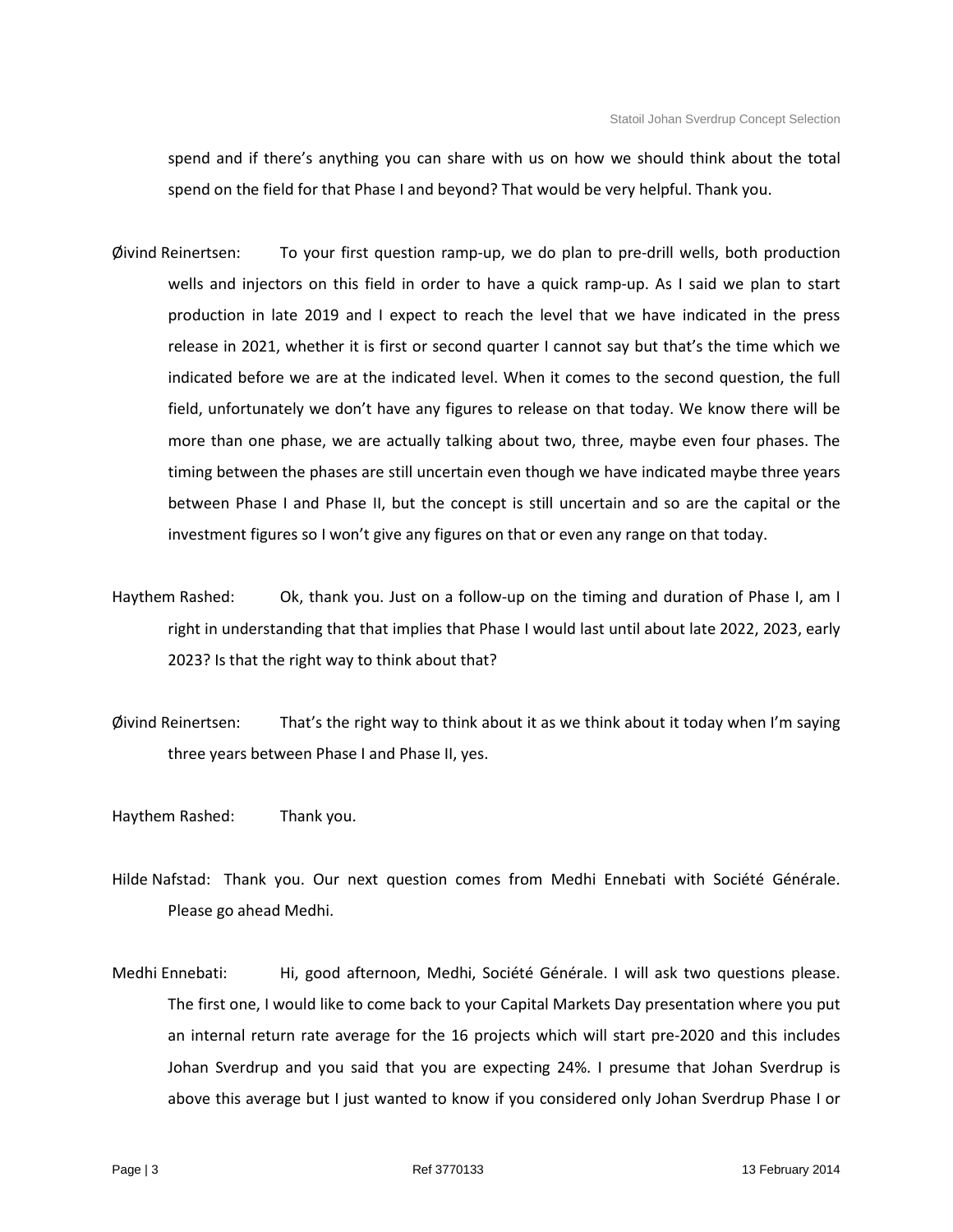you know the development of the whole Johan Sverdrup field in your internal return rate estimates of 24% on average? The second question relates to Det Norske announcement. Det Norske said that 70% of the Johan Sverdrup field can be produced from Phase I meaning that your capex per barrel regarding the Phase I should be around \$12 which seems to be quite low. I just wanted if you had something to say on that.

Øivind Reinertsen: I'm not sure whether I got your first question but it was something referring to the Capital Markets Day where Statoil has indicated something related to the rate of return. We have not given any rate of return from Johan Sverdrup and I don't know what was given on the Capital Markets but of course with the size of Johan Sverdrup it would play an important role in the figures given by Statoil but I cannot zoom into any specific figures. When it comes to what Det Norske has said with 70% of the resources captured in Phase I, I will not make any comments to that because what is captured by Phase I will also depend on when you are putting Phase II into production. So to me we did not select to out with any figures because it's so dependent also on the future basis.

Medhi Ennebati: Alright, understood. Thank you very much.

Hilde Nafstad: Thank you. Our next question comes from John Olaisen at ABG. Please go ahead John.

- John Olaisen: Thank you for taking my call. The capex, the indicated capex of NOK 120 billion includes contingencies and provisions for market adjustments. Could you tell us a little bit about what the size of the contingencies and provisions are and maybe a little bit more of what's in behind the contingencies and provisions?
- Øivind Reinertsen: At this stage in a project maturity we have different contingencies on the different elements of the project, but if you use approximately 20% as a contingency as an average you will not be very far off.

John Olaisen: Thank you very much.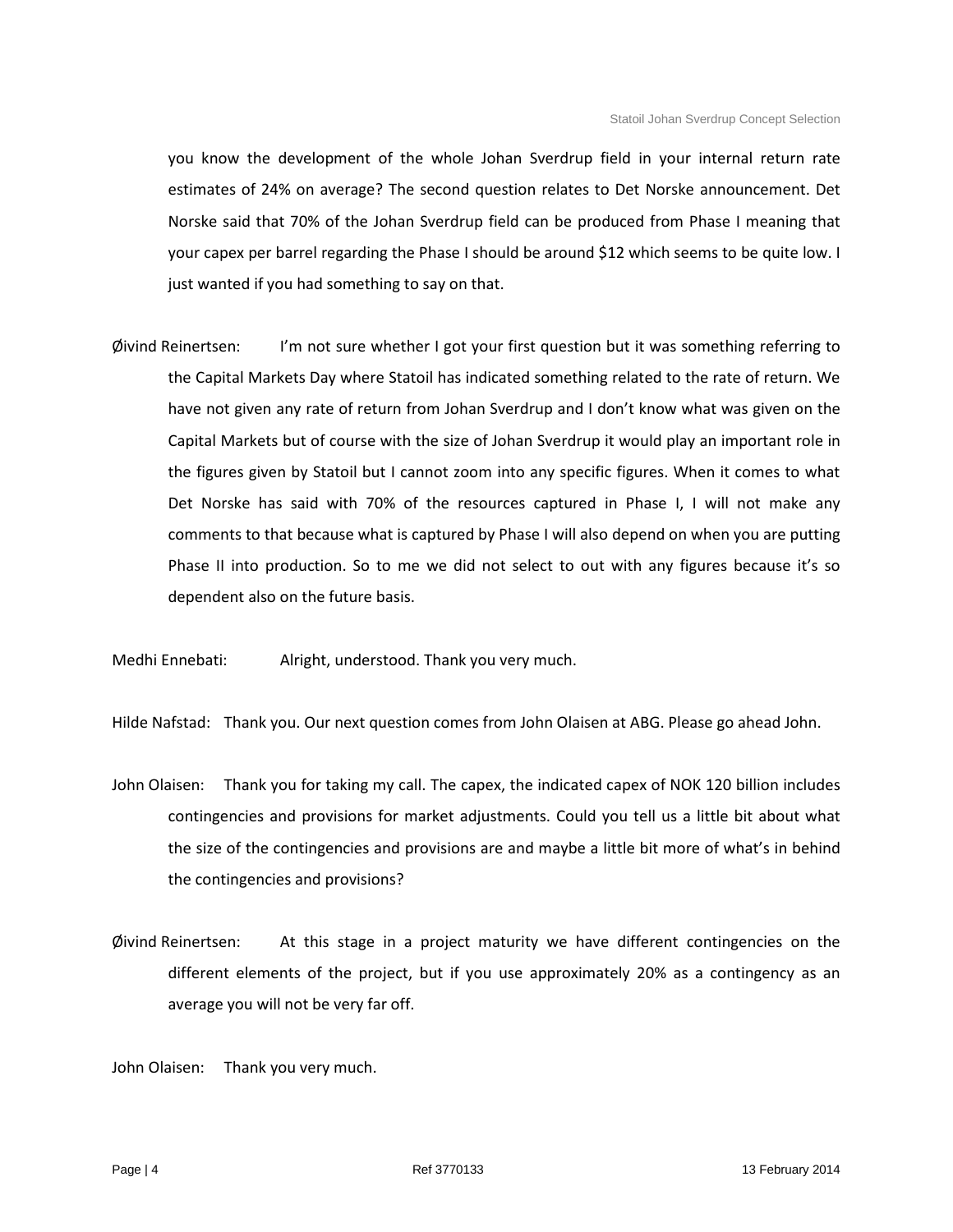Hilde Nafstad: Thank you. Then we have Peter Hutton from RBS. Please go ahead Peter.

- Peter Hutton: Hi and thanks again for the call. Just you mentioned moving up to fairly rapid ramp-up because of the 11-17 wells that you will be pre-drilling by the end of 2019 and this is just following on from some of the back of the envelope calculations on that, but there was an indication from Lundin this morning that the ratio of producers and injectors would be around 50/50, so of that 11-17, maybe 6-9 of those we might assume to be producers. To get to 315-380 implies the flow rate on those producers of between 40,000-50,000 barrels a day. Does that very basic mathematics make sense and if so are you getting that kind of flow rate anywhere else in the world?
- Øivind Reinertsen: First of all we are talking about pre-drilled wells. Those wells will then be available when we start off the field. Then we will continue to drill wells because we have a fixed drilling platform on the drilling platform, so we will continue to drill wells. We will also continue with a floater to drill water injection wells after production start-up, so we have to add on wells to the figures you have to come up to the plateau production. The plateau production will not be reached only by the pre-drill wells.

Peter Hutton: I think that's different from what Lundin was saying, so that's clear, is it?

Øivind Reinertsen: That's clear.

Peter Hutton: Ok.

- Hilde Nafstad: Thank you Peter. Then we have André Benonisen from Danske Bank. Please go ahead André.
- André Benonisen: Hi everyone. I think your earlier resource guidance has been based on the midpoint recovery rate of 55%. Is there any reason that we should believe that your latest resource update is based on a recovery rate that is far away from that number?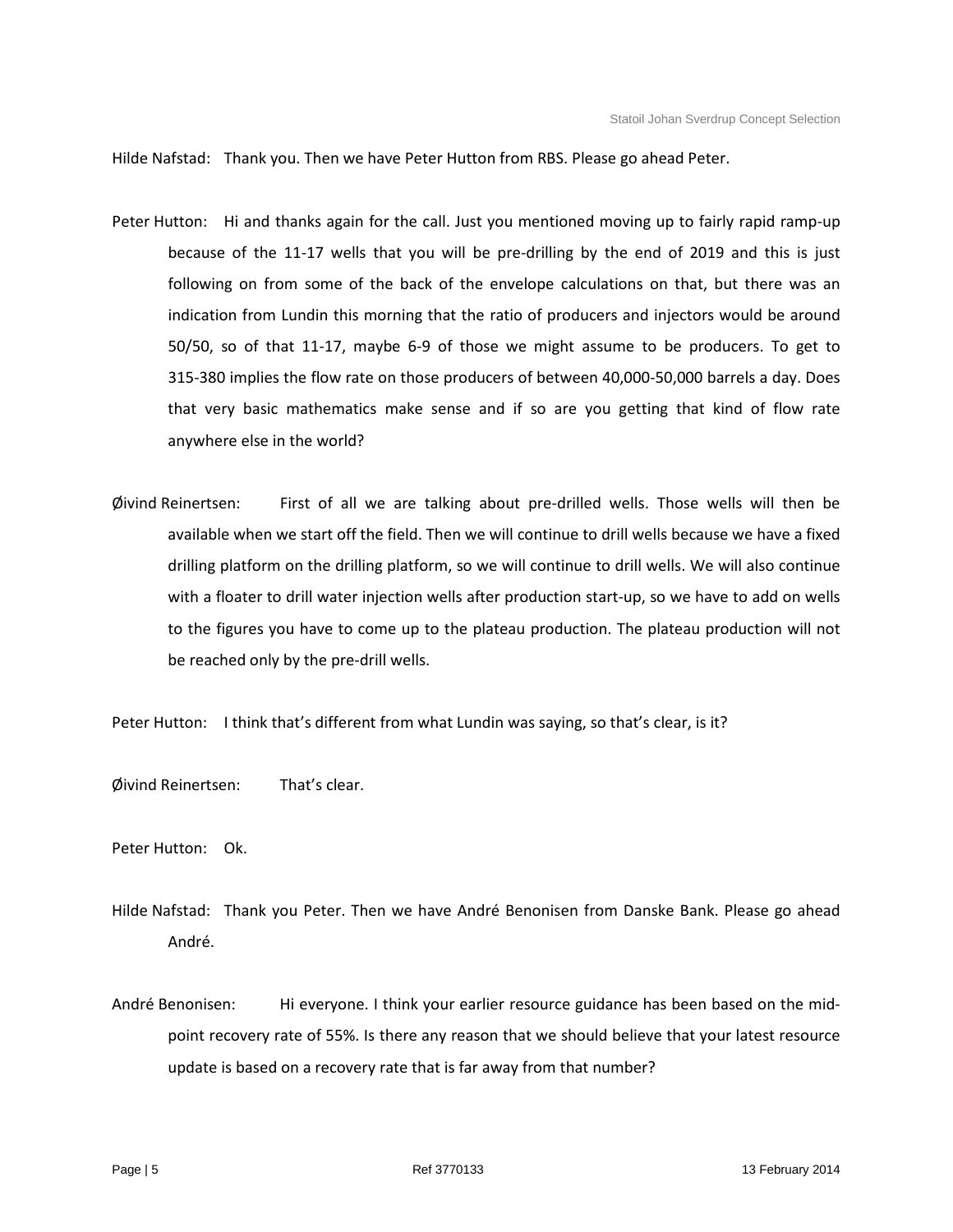- Øivind Reinertsen: You are asking me if you're far away and you're not far away but I'm not saying it's that figure, but we are in...when we are saying we have an ambition to reach 70% I would say that we really have to close the gap between 9-13%, 14% ratio.
- André Benonisen: Ok, thank you.
- Hilde Nafstad: Thank you André. Our next question comes from Alejandro Demichelis from Exane. Please go ahead Alejandro.
- Alejandro Demichelis: Yes, good afternoon. Thank you very much for the call. A couple of questions from my side. The first one is in terms of Phase I and the different phases, how much of the infrastructure of Phase I would you be able to use or share with the other phases that you have here and then a follow-up question from there is do you think that there is a need for an extra processing facility in the field or an extra power cable in the subsequent phases?
- Øivind Reinertsen: Of course we have invested in a field centre and we have invested in a lot of flexibility that will be utilised in the future phases, not only the future phases but also for enhanced recovery. So of course we have a living quarter that will be utilised for future phases. We have also a riser platform that will obviously be utilised for future phases since we have all the pumping facilities on those platforms and we will also have the possibility to utilise the processing platform as we put in place at Phase I, that could also be utilised for production from future phases if we have available capacity. Then of course we will need more processing capacity on the field in the future phases. Your second question was...
- Alejandro Demichelis: Sorry, the second question was whether you needed an extra kind of power cable or another processing unit at subsequent phases?
- Øivind Reinertsen: We will need more processing capacity for the future phases and we will need more power. The power solution as we have indicated today is for Phase I. Whether it will be a cable that can give power to the whole area or whether it will be gas turbines for the next phase, I don't know. That will be a part of the future work.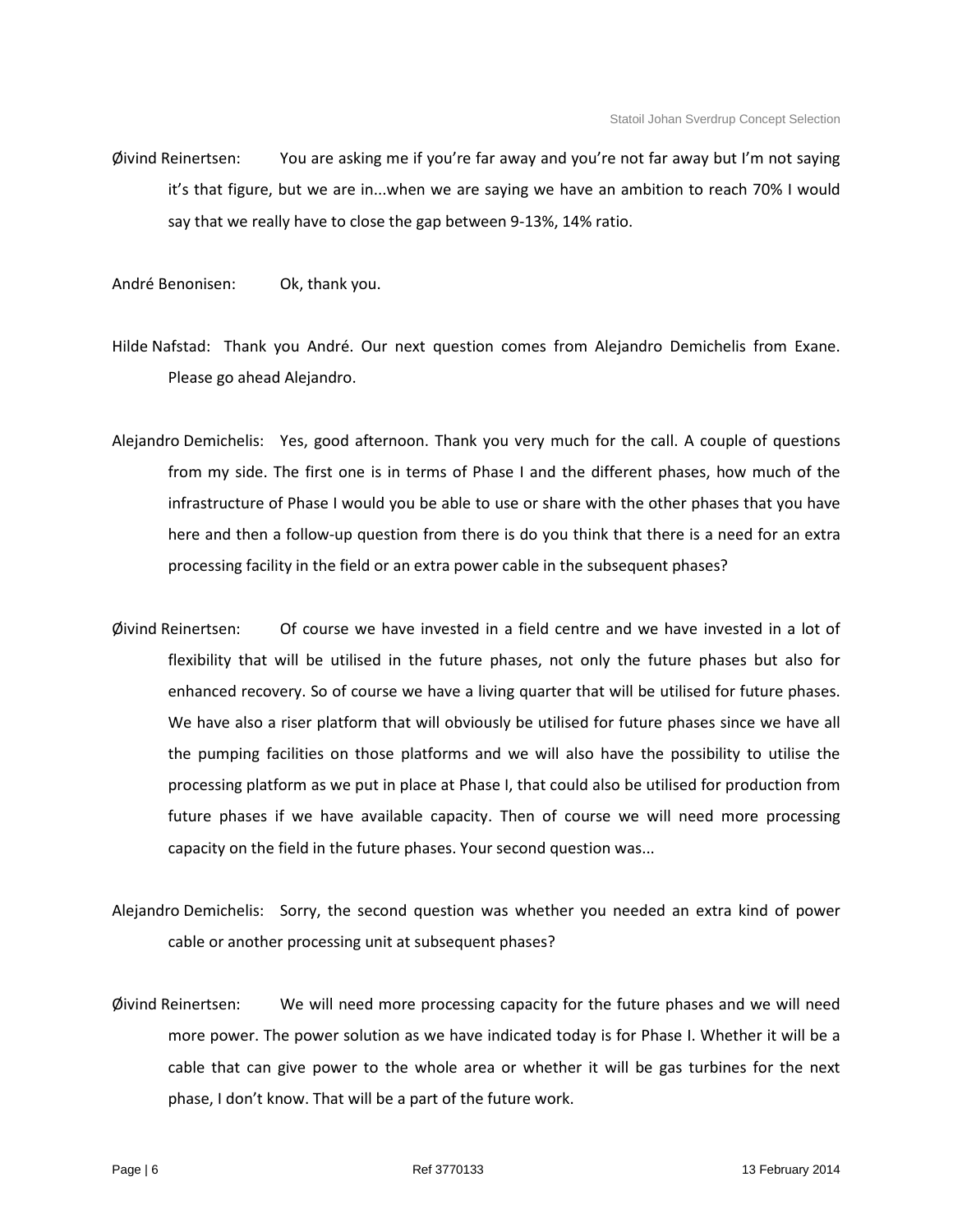Alejandro Demichelis: Ok, that's very clear. Then if I can follow up, when should we anticipate that you can get to the 550 - 650,000 barrels a day of plateau?

Øivind Reinertsen: That will be dependent on the timing between Phase I and Phase II and also the Phase III that could be part of feeding oil and gas into the second processing platform. I don't have a figure in line with the partners today what sort of interval we will have between the different phases.

Alejandro Demichelis: Ok, that's very clear. Thank you very much.

Hilde Nafstad: Thank you. Our next question comes from Ovind Haagen with ABG. Please go ahead.

- Ovind Haagen: Hi, thank you. At today's release you said the production level at plateau will reach 550,000-650,000 barrels per day and I also note that you comment that plateau production could last for eight years if you are in the lower end of that range. On my calculations you will then produce around 1.8 billion barrels already before the field starts to hit decline. Then if you're going to produce until 2050 average production per day in that period will have to be around 50,000 barrels per day if you are not going to exceed 2.35 billion in cumulative production. Could you comment on this?
- Øivind Reinertsen: I think if you refer to the plateau level I talked about 4-8 years and since we don't have a specific capacity on the second phase, it's difficult to say what sort of...how many years you will be able to also have something to do with this between. Through, it is true that we will have a long pay production on this field, whether it's 50,000 I cannot give you the figure because I don't have the production profile in front of me, but we will have a long tail on this field.
- Ovind Haagen: If you are at year 8 of plateau production and have produced 1.8 billion barrels and then in the coming 20 years or so you're going to produce an average of 50,000 barrels per day, depletion has to be extreme and more extreme than any other field that I know of at least. Are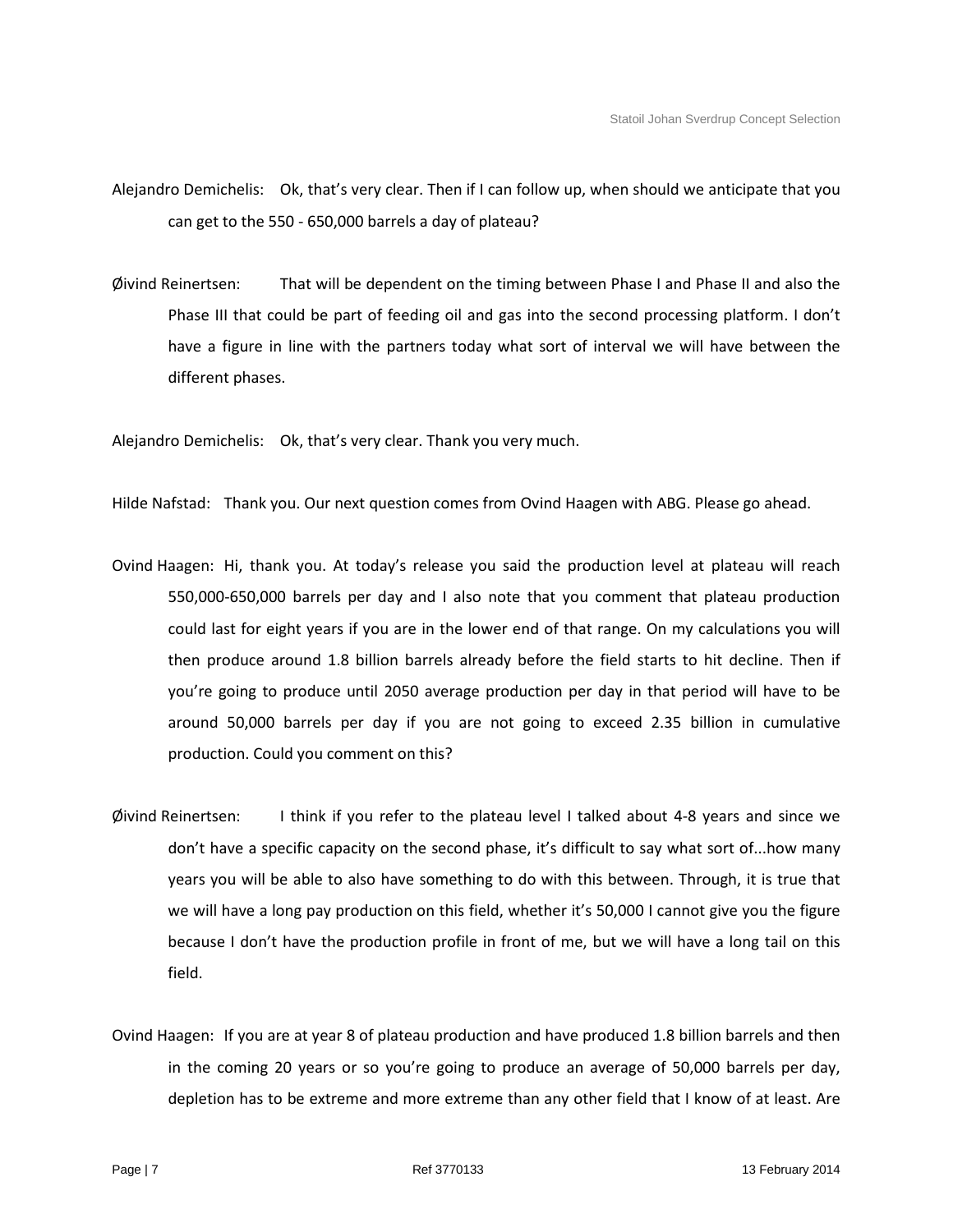you pencilling in additional volumes when you're talking about a potential plateau production of eight years beyond the mid-point of the current resource range?

Øivind Reinertsen: No we are not and I am afraid that the eight years even with 550, I think I said 4-8 years.

Ovind Haagen: Yes, correct, then up to eight years at the lower end if I'm not mistaken.

Øivind Reinertsen: I think I must have been misinterpreted if that is the case.

Ovind Haagen: Ok, so how should we think about it?

Øivind Reinertsen: You should think about that we have a stand in the plateau production as we said today and the reason is that we are very uncertain what is the second phase going to be with respect with capacity of the processing units and also timing. If we are getting into the 550-650 we are probably talking about, as I said 4-8 years, but probably closer to four years plateau before we start going on decline.

Ovind Haagen: Ok, thank you.

- Hilde Nafstad: Thank you. Our next question comes from Matt Lofting with Nomura. Please go ahead Matt.
- Matt Lofting: Thanks, just two questions please. Firstly in terms of capex and Phase I costs that you've talked about I wonder if you can elaborate a little bit in terms of how you think about controlling costs on Johan Sverdrup as you roll forward through the next few years given I guess particularly the scale of this project in the context of the NCS? Secondly could you just sort of talk a little bit about the unitisation process going forward across the various blocks that make up Johan Sverdrup and how you think that sort of plays out in terms of timing? Thank you.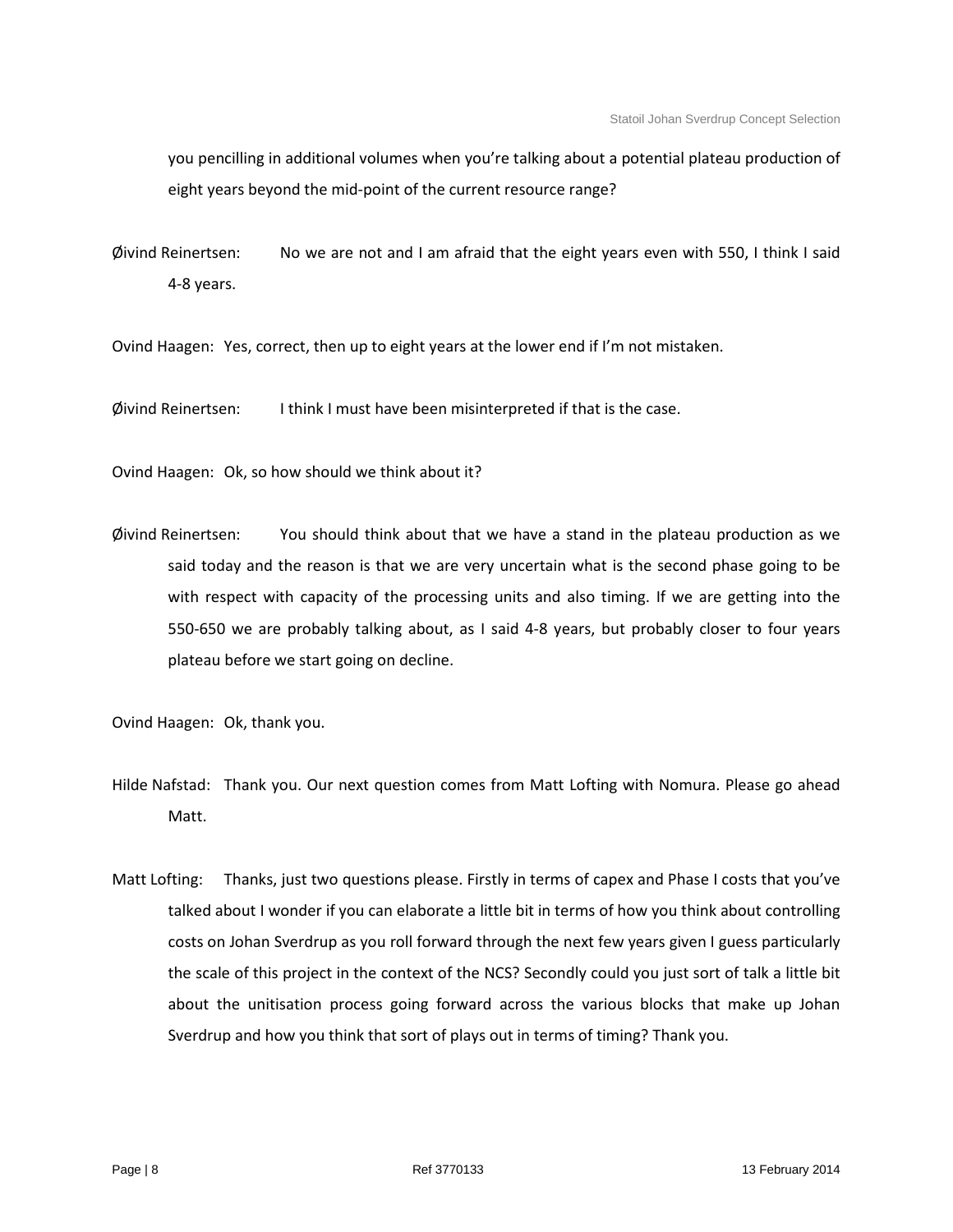Øivind Reinertsen: Well, when it comes to control the capex it is of course very important and what we have started already is to have a close control on any changes and in principle we have a concept freeze because we have started feed. We also are trying then to implement standardisation as a result of the standardisation programme that we have within the company and also when we're looking at all the work we are doing with technical requirements within the company. We try to benefit from that into this project. So in the short term standardisation and close control with changes. When it comes to the unitisation process, yes, that would start as agreed between all the partners after we have passed the DG2 which was yesterday. We have one year because it has to be agreed prior to submitting it and that process has started and I think it will definitely be completed before we deliver the PUD because the consequences of not having an agreement is that you cannot deliver the PUD with the consequence that the projects will be delayed and I think the consequences for everybody is so that you will find a solution prior to that date.

Matt Lofting: Ok, very clear. Thank you.

- Hilde Nafstad: Thank you. Then we'll take a question from the Norwegian Financial Daily, Bjørn-Erik Aenas. Please go ahead.
- Bjørn-Erik Aenas: Yes, good afternoon. I have a question with regards to the power supply of the Johan Sverdrup Phase I. I understood that you are still open to supply Phase II and maybe Phase III with local power in the form of gas turbines, but let's concentrate on Phase I. What will be the power backup system? Even though you have power from shore, will you still have gas turbines onboard and if not what do you do when there is a power breakdown from shore?
- Øivind Reinertsen: We will as you said have power from Phase I. We will not have any backup power, of course we will have emergency power and essential power according to the Norwegian regulations for which the essential power will be gas turbines but that's nothing to do with normal production. That's just if you have any emergencies. On the cable from shore we have of course historical data from what has been experienced with BP and Gaz de France and we also have power cables to the fields. We've been through this and with the estimated short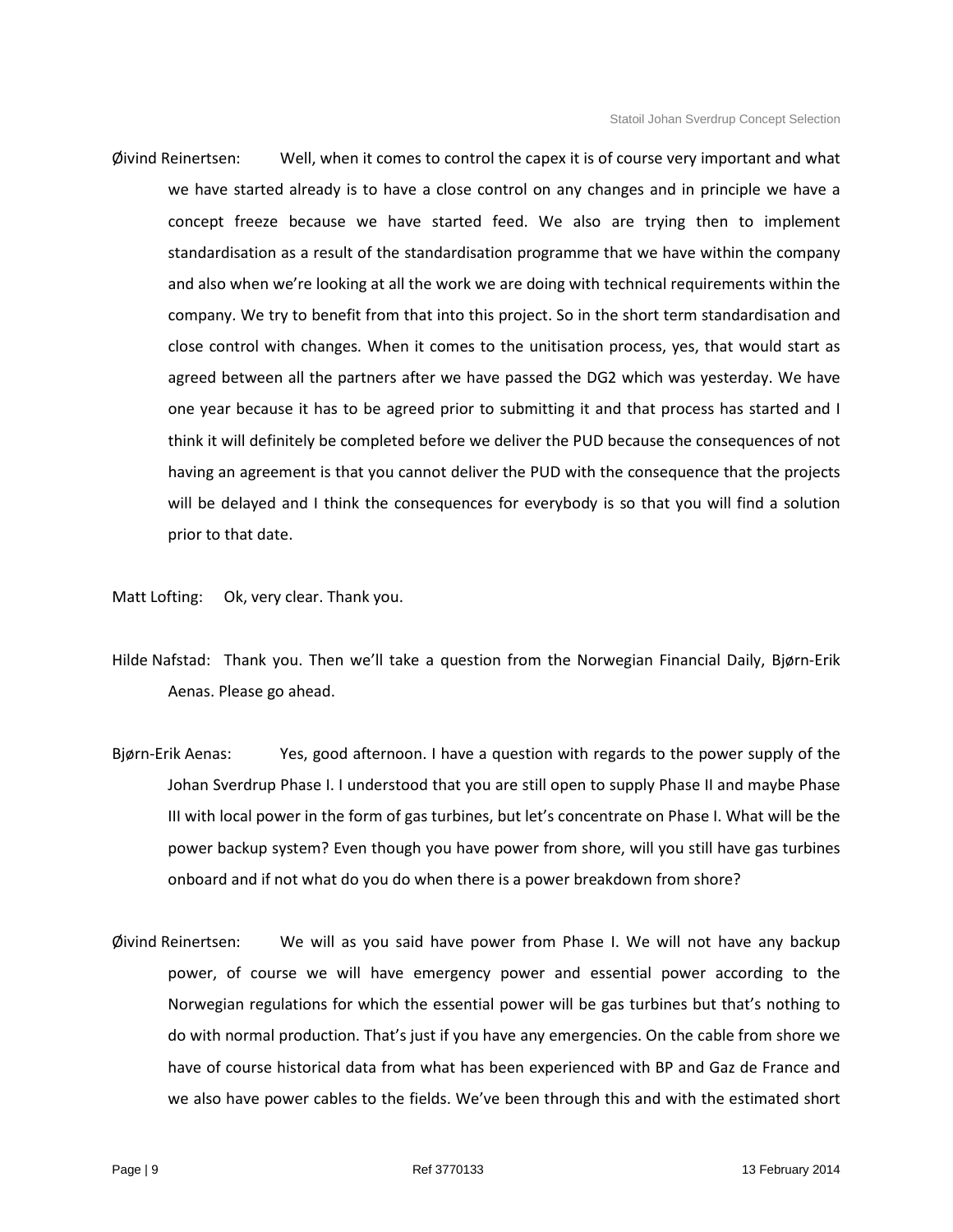call-out we cannot justify to have any backup power turbine installed on Johan Sverdrup to create for that. So we will go without any and for three years before we have power for the second phase. We will be exposed but we will improve the regularity of this system and try to find out whether we could justify a turbine and the answer is no.

Bjørn-Erik Aenas: Ok. But it's still open for having gas turbines on Phase II and Phase III, right?

- Øivind Reinertsen: As we said we need power for the next phases and we will look into the three alternatives which obviously are there, that is cable from shore only for Johan Sverdrup which will give us a robust system since we have two cables. Secondly we will look at then of course having power to not only Johan Sverdrup but also to the area and we will compare it to the gas turbines, and then of course the decision at that time would be then business driven and also based on what is the political situation at that time.
- Bjørn-Erik Aenas: Alright. In the press release you write that the  $CO<sub>2</sub>$  emissions will be reduced by 60-70% compared to a scenario with gas turbines. Can you tell us what does this mean in terms of tonnes of  $CO<sub>2</sub>$  saved?
- Øivind Reinertsen: It will very much depend on what the power demands are based on for the field. I can tell you that if we look at the best estimate, every field has given as a basis to get a high power hub today and we are then taking those figures and adding on what we see that we have experienced, by adding on these figures during a lifetime of a field you get the spend.
- Bjørn-Erik Aenas: Ok, but can you tell us how much do you pay per tonne saved  $CO<sub>2</sub>$  because that's an essential number. Is it NOK 2,000 per tonne? Is it NOK 3,000 per tonne? Or is it NOK 1,000 per tonne?
- Øivind Reinertsen: What I'm saying is first of all when you are going to give such a figure you have to understand the basis for the figures and the basis for the figure is how much  $CO<sub>2</sub>$  you actually expect to remove. I'm saying there are different kinds of profiles. One essentially is that you are removing 16 million tonnes. The other one is that you are removing 24 million tonnes, so of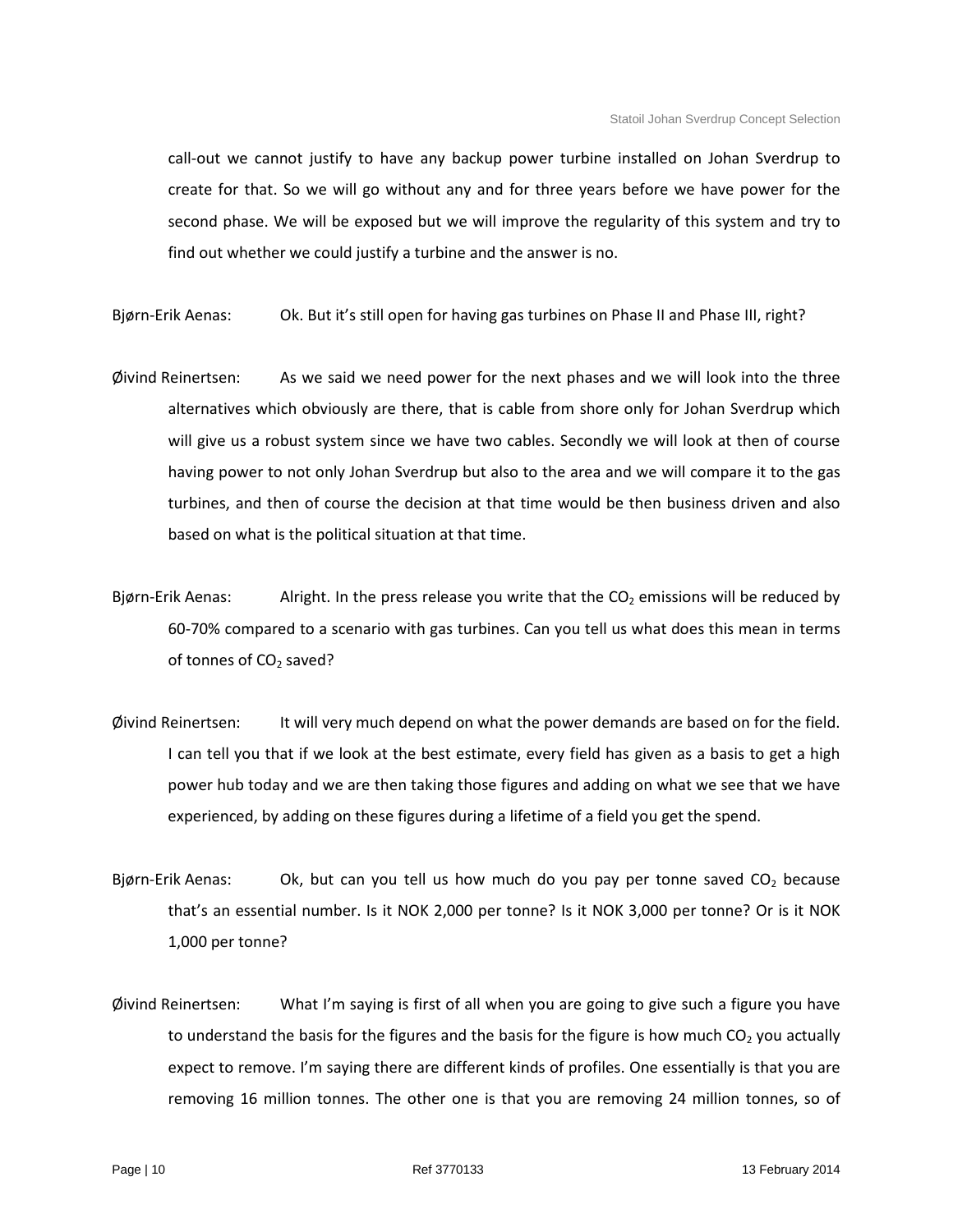course the costs of removal will vary then let's say between NOK 1,300 per tonne up to NOK 2,500 per tonne, so it's depending on what assumption you're basing it on, but that is a good range, NOK 1,300-2,500 based depending on what you think will be the power demands of the lifetime of the different fields.

- Bjørn-Erik Aenas: I have one more question with regards to the economics here. You mentioned that the electrification of Phase I would cost NOK 12.5 billion. How much less would it cost not to electrify it but just to have gas turbines because the difference multiplied by 0.78, the bill for that is sent to the Norwegian taxpayers. That's why I'm interested in the figure.
- Øivind Reinertsen: As I told you we have not touched at the electrification of Phase I is 12.5. What that is, that is electrification of the whole area, 200 megawatts, that's NOK 12.5 billion.

Hilde Nafstad: Let's go on to the next question please.

Bjørn-Erik Aenas: This is essential. If NOK 12.5 billion is for the whole area and you only want to talk about Phase I then I need the Phase I electrification figure for this 80 megawatt cable and all the devices surrounding it. Give me that number please.

Hilde Nafstad: Can I ask you if you need more details to post...

Bjørn-Erik Aenas: This is not a detail, this is an essential number.

- Hilde Nafstad: This is an investor call, so could we please have Alejandro Demichelis' next question please.
- Alejandro Demichelis: Yes, thank you very much for taking the call. It's just as a follow-up, could you please provide us the breakdown of the different costs of Phase I, how much is drilling, how much is the facilities, how much is the power costs?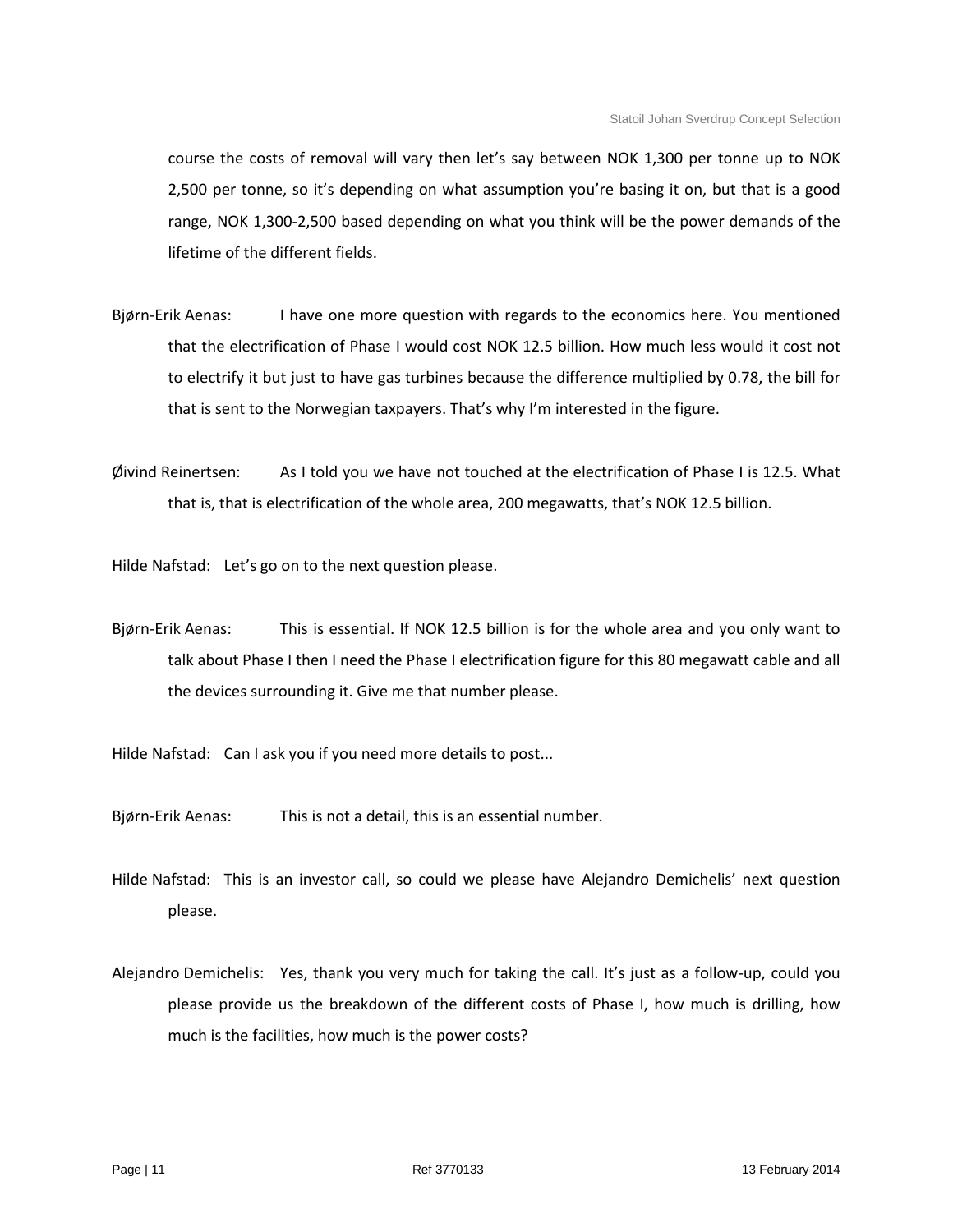- Øivind Reinertsen: It is about 70% for facilities, it's a little bit less, 20% for the drilling and the rest for transportation and electricity.
- Alejandro Demichelis: Sorry, I couldn't catch the second figure. 70% for the facilities, how much for the rest?
- Øivind Reinertsen: Approximately 70% for the facilities, 20% for the drilling and the rest is for transportation and power.

Alejandro Demichelis: Ok, that's very clear. Thank you very much.

- Hilde Nafstad: Thank you. Our next question comes from David Mercer in Société Générale. Please go ahead.
- David Mercer: Hi, thank you Hilde. Can I have a question, this morning you stated that you expected to be able to improve your oil recovery using EOR methods? Could I ask what type of EOR methods that you think you will be able to put into effect in Phase I? Just secondly in terms of whether it be the reservoir or the development, what was your main kind of point of comparison with your main analogy in looking at this field development? Thank you kindly.
- Øivind Reinertsen: I said that we have a base for EOR activities on the riser platform which we invest in Phase I. I didn't say that EOR activities will be part of Phase I. What sort of EOR activities we're talking about is in-fill drilling, it's polymers and it's automating gas injections. That's a pretty obvious ones and we also are looking at injecting water, so that's the possibilities we have and that's why we have this riser platform that can be utilised for this kind of equipment if we decide that there is a business case for doing it as enhanced recovery. What was your last question?
- David Mercer: My second question was when we think of the actual development concept itself, what has been your main analogy in either looking across your portfolio or looking across the global